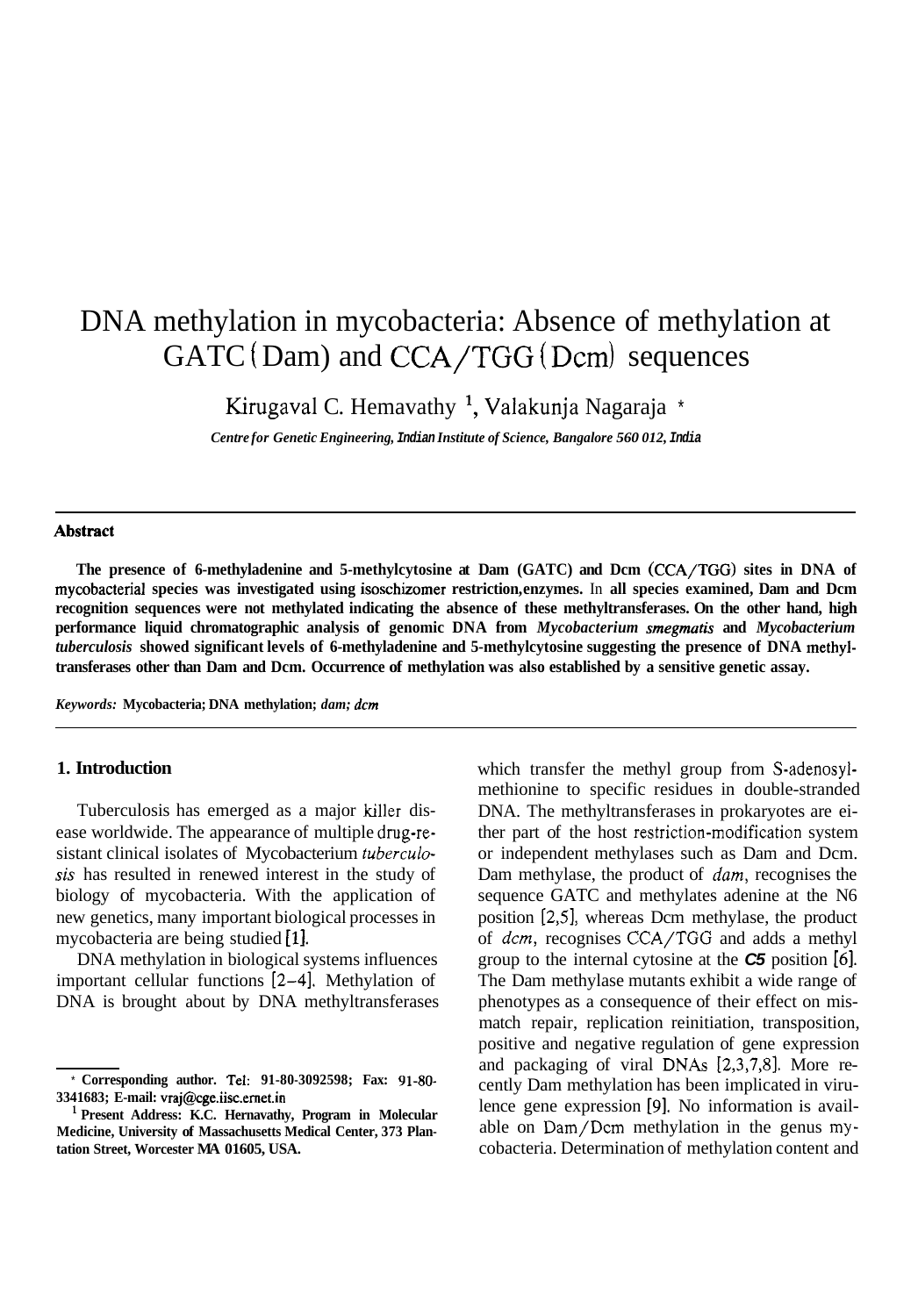a systematic study of methylases in mycobacteria is important considering the biological relevance. Our results indicate the total absence of both Dam and Dcm methyltransferase activities in all the mycobacterial species tested. However presence of methylation at other sites is established by HPLC analysis of genomic DNA and by a powerful genetic screen.

## **2. Materials and methods**

### 2.1. Bacterial strains, plasmids and media

E. coli strain AP1-200-9 was a gift from A. Pieckarowicz [10] and was grown in Luria Bertani broth (LB) supplemented with  $1.5 \frac{w}{v}$  of agar. When necessary these media were supplemented with ampicillin, 100  $\mu$ g/ml and 5-bromo-4-chloro-3-in**dolyl-D-galactopyranoside** (X-gal), E. coli strains K704 (F-rglA rglB met-gal-sup11  $r_k + m_k + 1$ ), GM119 (F-dcm-6 dam-3 lacZ y1 met1 galK2 galT22  $tx78$  supF44 (thi/tinA31 mthl), and E. coli DHlOB obtained from BRL was used for routine transformations. Mycobacterium smegmatis strains SN2 and  $mc^2/1-2$ , and M. tuberculosis H37Ra and H37Rv were used in the present study. *M.* smegmatis mc<sup>2</sup>6/1-2 and pBAK14 plasmid [11] were gifts from D. Young, UK.

## 2.2. Preparation of genomic DNA

The DNA from different mycobacteria listed in Table 1 was prepared essentially as described by Srivastava et al. [12].

| Table 1 |  |                                                               |
|---------|--|---------------------------------------------------------------|
|         |  | Content of methylated bases in DNAs of different mycobacteria |

|                       | mol%<br>6-methyladenine | mol%<br>5-methylcytosine |
|-----------------------|-------------------------|--------------------------|
| M. smegmatis          | $0.71 + 0.07$           | $0.31 \pm 0.05$          |
| M. tuberculosis H37Ra | $0.55 + 0.07$           | $0.28 + 0.03$            |
| M. tuberculosis H37Ry | $0.45 + 0.07$           | $0.57 + 0.02$            |

**Mycobacterial genomic DNA was subjected to enzyme digestion as described in Materials and methods and analysed by HPLC for detection of modified bases. The values given represent the means**  & **S.D. for 3 determinations.** 

## 2.3. Bacterial transformation

The shuttle plasmid pBAK14 was transformed into different E. coli strains by the calcium chloride method [13] and electroporated into M. smegmatis  $mc^2$  6/1-2 [11]. Plasmid DNA was isolated from E. coli and M. smegmatis strains by alkaline lysis followed by purification on cesium chloride-ethidium bromide density gradients [13].

# 2.4. Restriction enzyme digestion and electrophoresis

2  $\mu$ g of genomic DNA was preincubated at 4 $\rm ^{o}C$ along with 8 units of the appropriate restriction enzymes and gently mixed using a rotary shaker before incubating at the optimum temperature for 3 h. The digested samples were analysed on 0.7% agarose gels. Similarly,  $2 \mu$ g of plasmid pBAK14 DNA was incubated with 8 units of the enzymes and the digestions were analysed on 4% acrylamide gels. Genomic DNA isolated from E. coli strains served as controls for Dam and Dcm methylation and to optimize cleavage conditions.

*2.5.* High performance liquid chromatography analy*sis* 

 $5 \mu$ g of genomic DNA was digested with Nuclease P1 for analysis of nucleotides. In order to release nucleosides,  $5 \mu$ g of DNA was digested with Nuclease P1 and Calf intestinal phosphatase (CIP) or snake venom phosphodiesterase and CIP. The samples were extracted with phenol-chloroform and then analysed by high performance liquid chromatography using RP-18 column equilibrated with 50 mM potassium phosphate buffer pH 5.9 (buffer A). After injection of the samples, the column was washed with 5 ml of buffer A and eluted with a linear gradient of buffer B (buffer  $A + 50\%$  (v/v) methanol) at a flow rate of 1 ml/min. Absorbance was monitored at 260 nm. The content of methylated bases was determined as described by Eick et al. r141.

### 2.6. Genetic screen for methylation

E. coli strain AP1-200-9 constructed by Piekarowicz et al. [10] was used to detect in vivo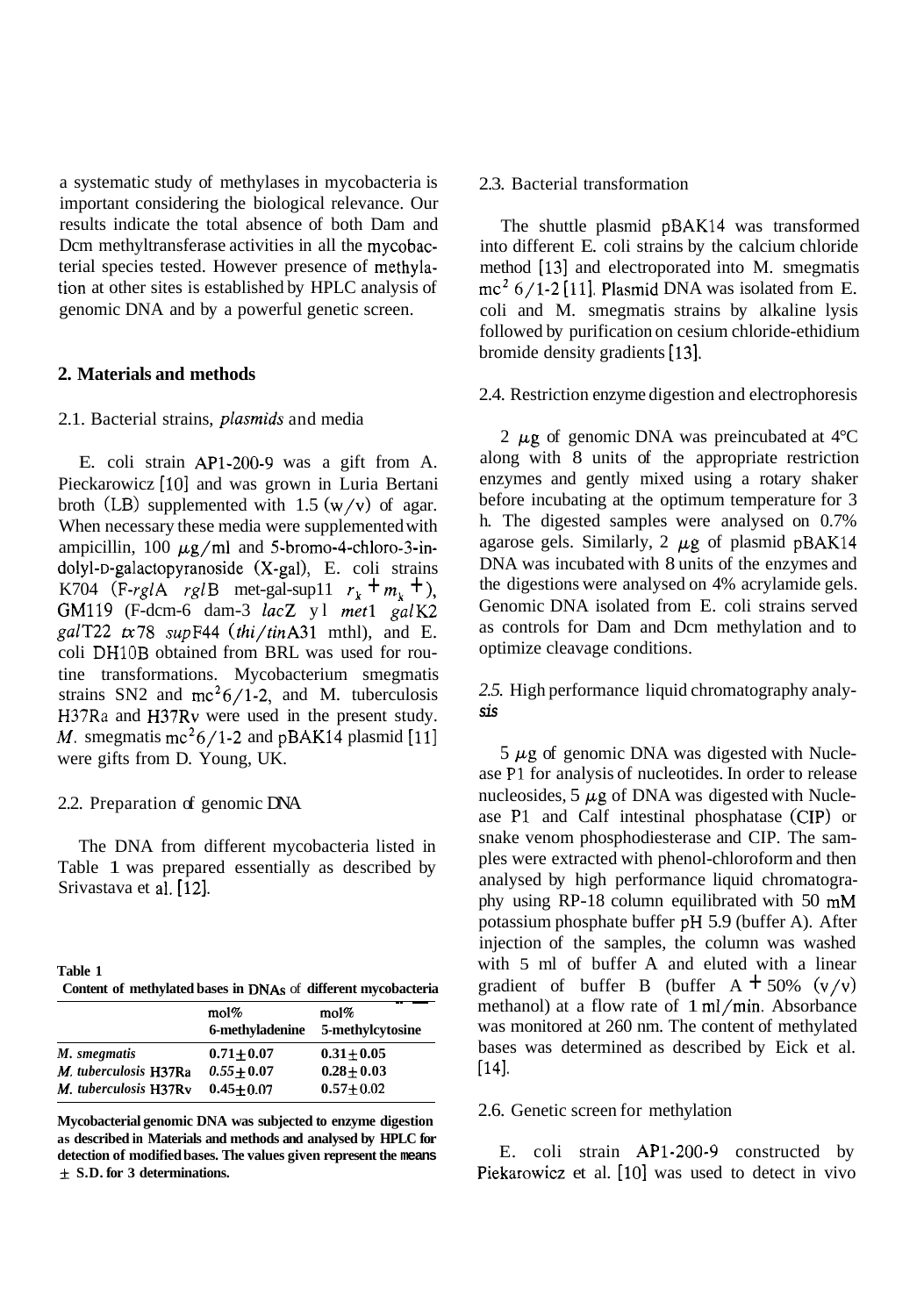

methylation. This strain of E. coli carries mcrA, mcrB and mrr temperature sensitive mutations and  $lacZ$  gene fused to the SOS inducible dinD promoter of *E.*  $\omega$ Li. In the presence of DNA methylating activity, these cells exhibit SOS response as a result of DNA damage caused by the expression of the methyl-directed restriction system at the permissive temperature (30°C). This, in turn, activates the dinD promoter-lacZ fusion, and transformants appear as blue colonies on LB agar plates supplemented with X-gai. In brief, genomic DNA libraries of *M.* smegmatis, *M.* tuberculosis H37Ra and H37Rv were constructed by partial digestion of respective genomic DNA with restriction endonucleases *BamHI* or *PstI* and ligating the resulting fragments (size ranging from 1-10 kb) into the corresponding sites of plasmid pUC19. The ligation mixture was transformed into competent *E. coli* API-200-9, spread onto LB plates containing ampicillin (100  $\mu$ g/ml) and X-gal(40  $\mu$ g/ml), incubated at 42°C for 6-8 h and then shifted to 30°C. The growth was monitored to score for the appearance of blue colonies at 30°C as a result of expression of *lucZ.* 

# **3. Results**

A simple approach to determine Dam or Dcm methylation is to examine the susceptibility of genomic DNA to isoschizomer restriction enzymes which show differential cleavage specificity depending on the methylation status of DNA. Enzymes Sau3AI, NdeII and DpnI all recognise GATC sequence; NdeII cleaves when adenine in this sequence is not methylated, while DpnI can restrict only when it is methylated; Sau3AI cleaves DNA irrespective of methylation. Similarly *dcm*-modified sites,  $C^m$ CA/TGG, are refractile to  $EcoRII$  cleavage while the isoschizomer BstNI cuts at both meth-

**Fig. 1. Analysis of genomic DNA for Dam (A) and Dcm (B)**  methylation. A:  $2 \mu g$  of DNA was incubated with *DpnI* (lane b); *NdeII* **(lane c);** *Sau3AI* **(lane d) and analysed on 0.7% agarose gel. Lane a: DNA incubated under similar conditions without enzyme. B DNA was digested with BsrNI (lane** b); **EcorII (lane**  *c)* **and resolved on 0.7% agarose gel. Lane a: Undigested DNA.**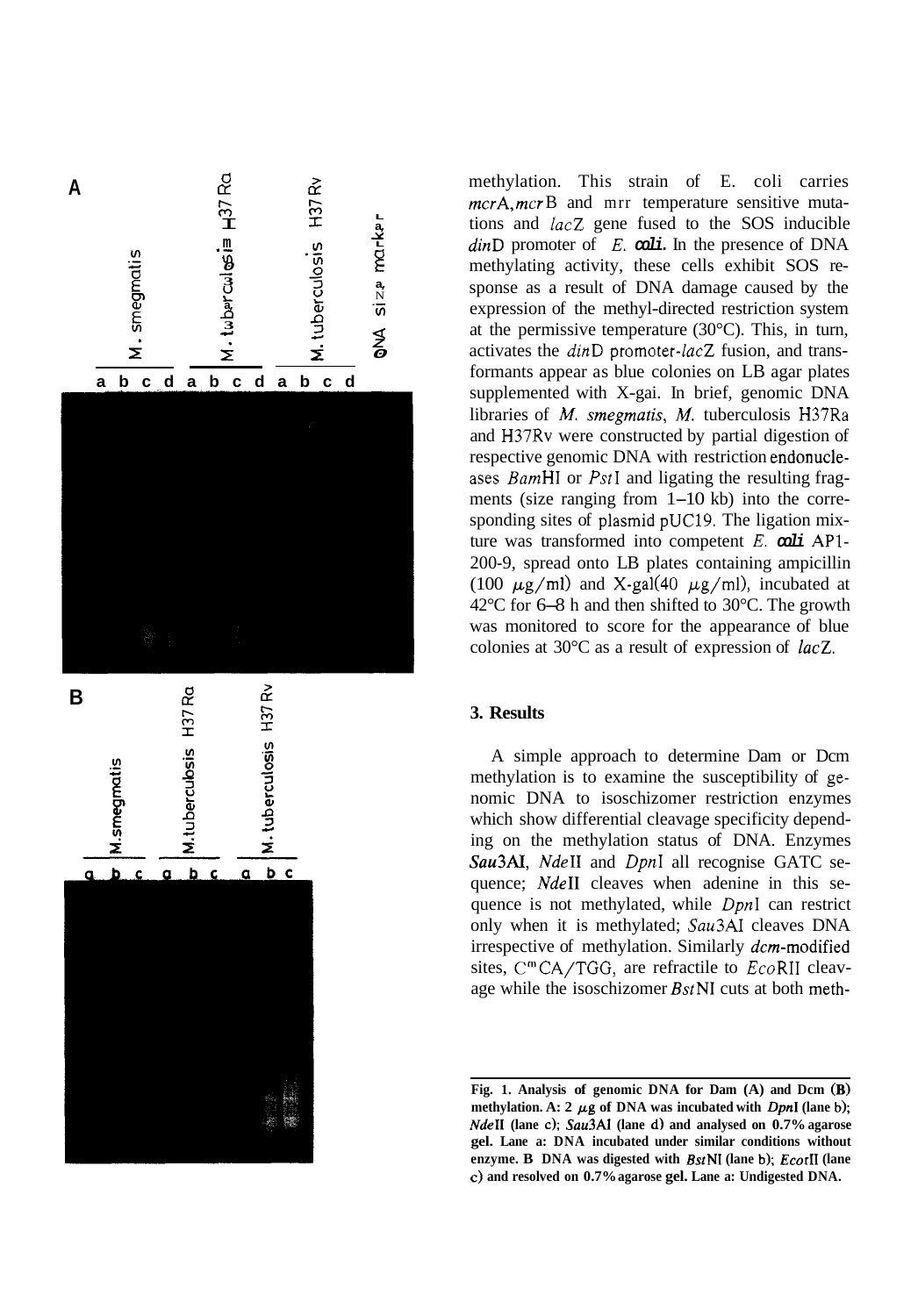ylated and unmethylated sites. The results of genomic DNA digestions with GATC sequence-specific enzymes are presented in Fig. 1A. M. *smegmatis,*  M. *tuberculosis* H37Ra and H37Rv DNA were refractile to cleavage by DpnI but were digested readily with Sau3AI and *NdeII,* suggesting the absence of Dam methylation. A similar analysis was carried out using enzymes *BstNI* and *EcoRII* to probe methylation at Dcm sites. The results presented in Fig. 1B show an absence of Dcm methylation since both **BstNI** and *EcoRII* digested genomic DNA from all three sources.

*.* 

The size range of the DNA fragments  $( $500 \text{ bp}$ )$ generated in the above experiments rule out the possibility of partial cleavage. However, trace amounts of methylation may go undetected in such analyses of the total genome. Hence, studies were extended to the shuttle plasmid pBAK14 **[ll].** This plasmid was transformed into  $\text{dam} + \text{dom} + (\text{K704})$ and  $dam - dcm - (GM119) E.$  *coli* strains and electroporated into M. *smegmatis*  $mc^2/1-2$ . The plasmids isolated were subjected to isoschizomer restriction analysis. Representative data are shown in Fig. 2A,B. The pattern of digestion with *DpnI, NdeII* and *Sau3AI* of pBAK14 isolated from M. *smegmatis* was identical to that of the plasmid isolated from  $dam - E$ . *coli*; the DNAs were completely digested to yield all the expected fragments with enzymes *NdeII* and *Sau3AI* but were refractile to *DpnI* cleavage (Fig. **2A).** Similar analysis for methylation at CCA/TGG sequences in pBAK14 DNA is shown in Fig. 2B. Complete digestion of the plasmid isolated from M. *smegmatis* with *EcoRII*  was observed (Fig. 2B). These results augment the data obtained with genomic DNA digestions and confirm the absence of Dam and Dcm methylation in M. *smegmatis* and *M. tuberculosis.* 

**Fig. 2. Restriction digestion of pBAK14 for determination of Dam**   $(A)$  and Dcm  $(B)$  methylation. A 2  $\mu$ g of pBAK14 DNA isolated from  $dam + E$ . coli (lane a);  $dam - E$ . coli (lane b); *M*. *smegmatis* **(lane c) was digested with the indicated enzymes. B: 2**   $\mu$ g of pBAK14 DNA isolated from  $d$ *cm*  $+$  *E. coli* (lane a); *dcm* - *E. coli* (lane **b);** *M. smegmatis* (lane **c) was digested with**  *BstNI* **and EcoRII. The DNA fragments were separated on 4% polyacrylamide gel.** 

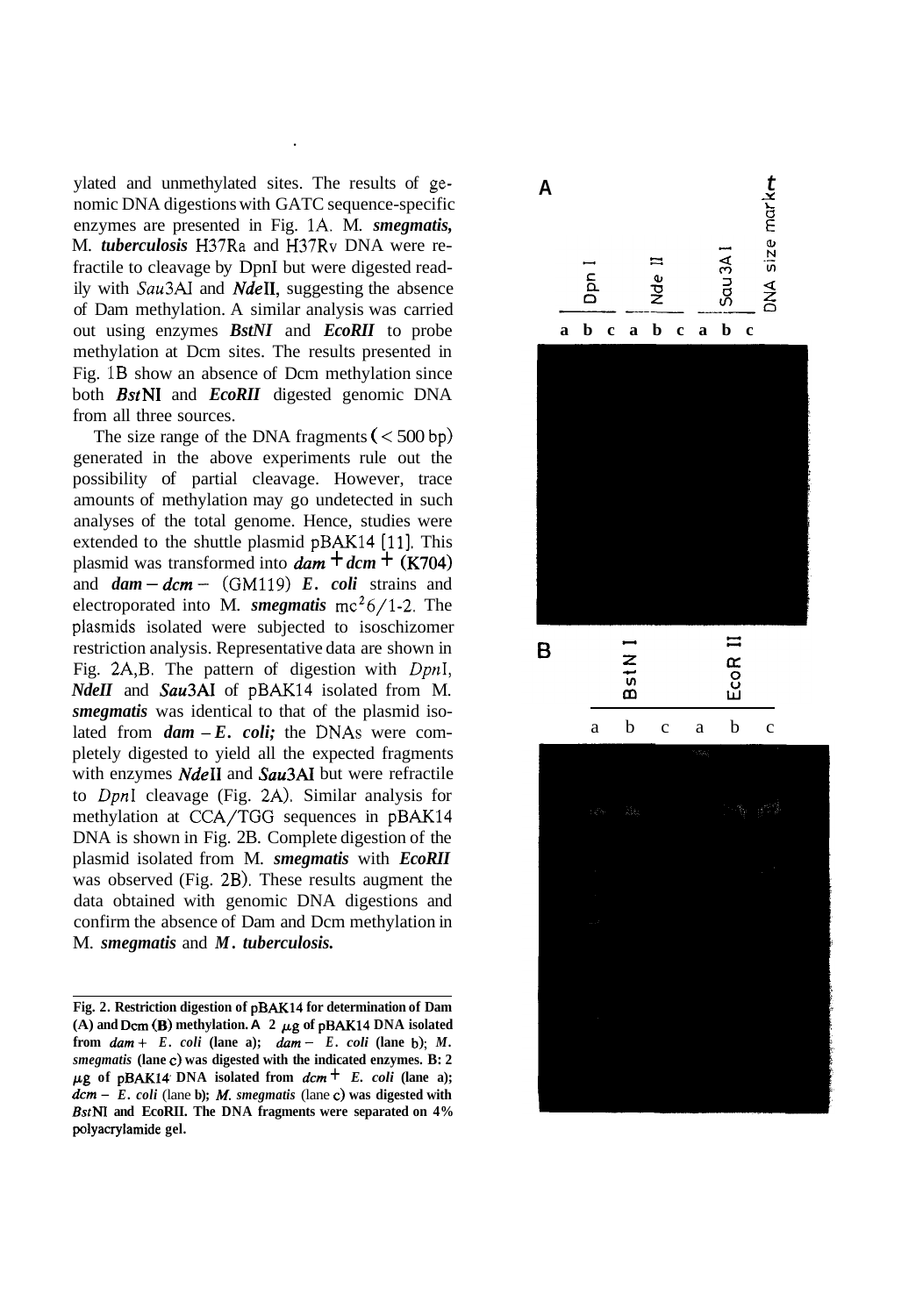Unlike in the members of Enterobacteriaceae, in which Dam methylation is widespread, only few species of *Bacillus* and *Borrelia* exhibit this activity. We therefore extended the methylation-discriminating isoschizomer analysis to other mycobacterial species such as M. *avium,* M. *phlei, M. gastri, M. terrae, M. uaccae, M. xenopi, M. fortuitum, M. scrofulaceum, M. chelonei abscessus, M. chelonei chelonei, M. nonchromogenicum,* and *M. thermoresistibile* to detect Dam and Dcm methylation. None of the species tested showed Dam and Dcm methylation.

The observation that 'housekeeping' methytransferase activities are absent in mycobacteria led us to examine the content of methylated DNA in these organisms. M. *smegmatis* and *M. tuberculosis* DNA was subjected to enzyme digestion and the released nucleotides or nucleosides were analysed by HPLC. The mean values of several experiments are presented in Table 1. Both the species showed substantial levels of 6-methyladenine and 5-methylcytosine. The results are in agreement with earlier observations **[12].** Furthermore, the existence of methylation in the genomes was confirmed by employing a sensitive genetic screen. The assay exploits induction of SOS response upon DNA damage caused by restriction of DNA by methyl directed restriction system [10]. Thus, when mycobacterial genomic library is transformed into E. *coli* AP1-200-9, the methyl-

**Table 2 In vivo assay for methylation <sup>a</sup>**

| <b>Genomic library</b>    | No. of transformants<br>at $42^{\circ}$ C | No. of blue<br>colonies at 30" |
|---------------------------|-------------------------------------------|--------------------------------|
| 1. M. smegmatis           |                                           |                                |
| Experiment 1 <sup>b</sup> | 3050                                      | 3                              |
| Experiment 2 <sup>c</sup> | 4890                                      | 6                              |
| 2. M. tuberculosis H37Ra  |                                           |                                |
| Experiment $1b$           | 3888                                      |                                |
| Experiment 2 c            | 12880                                     | 3                              |
| 3. M. tuberculosis H37Rv  |                                           |                                |
| Experiment $1b$           | 2680                                      | 8                              |

<sup>a</sup> Genomic library was transformed into *E. coli* **AP1-200-9.** No **blue colonies were obtained in transformations with plasmid pUC19 alone.** 

transferase containing clones would be a target for *mcrABC* and *mrr* system. The damaged DNA in these clones in turn, would elicit SOS response, detected by the appearance of blue colonies as a result of induction of *dinD-lacZ* fusion introduced into the chromosome of the strain. The details of the procedure is given in the Materials and methods section and the results are presented in Table 2. The *lacZ* expression in few colonies confirm the occurrence of genomic methylation.

## **4. Discussion**

The results presented in this paper show that the Dam and Dcm methyltransferase activities which, in E. *coli,* are responsible for much of the observed DNA methylation, are absent in all the mycobacterial species tested. Since the number of species analysed is not small, it is likely that the absence of Dam and Dcm-specific methylation is characteristic of mycobacteria. Although *dam* and *dcm* are widely distributed in Enterobacteriaceae, a number of genera belonging to different classes of bacteria are devoid of these genes. *Bacillus* constitutes **an** interesting genus, wherein two species, *B. popilliae* and *B. lentimorhus,* and one strain of *B. hrevis* (ATCC 9999) possess Dam methylation, while other species tested *B. cereus, B. licheniformis, B. megaterium, B. pumilis* and *B. sphaericus* were all *dam-/dcm--*  **[14].** Similarly in the genus *Borrelia, B. coriaceae, B. duttonii, B. hermsii, B. turicate, B. parkeri,* and only three out of the 22 strains of *B. burgdorferi*  exhibited Dam activity **[16].** Bacteria lacking the dam gene may possess alternate routes for mismatch repair and may operate other mechanisms to regulate replication reinitiation. These alternate strategies could involve novel mechanisms or could still depend on methylation events directed by methyltransferases other than Dam and Dcm. While there is evidence for other mismatch correction routes in some organisms [17], the role of methylation cannot be ruled out in others in view of the presence of methylated bases in the genomes of several bacteria. Significant amounts of 6-methyladenine and/or *5*  methylcytosine have been detected in *B. subtilis*  168, *B. breuis,* A. *tumifaciens* and *S. aureus* **[18].** 

*BamHI* **library.** 

*PstI* **library.**